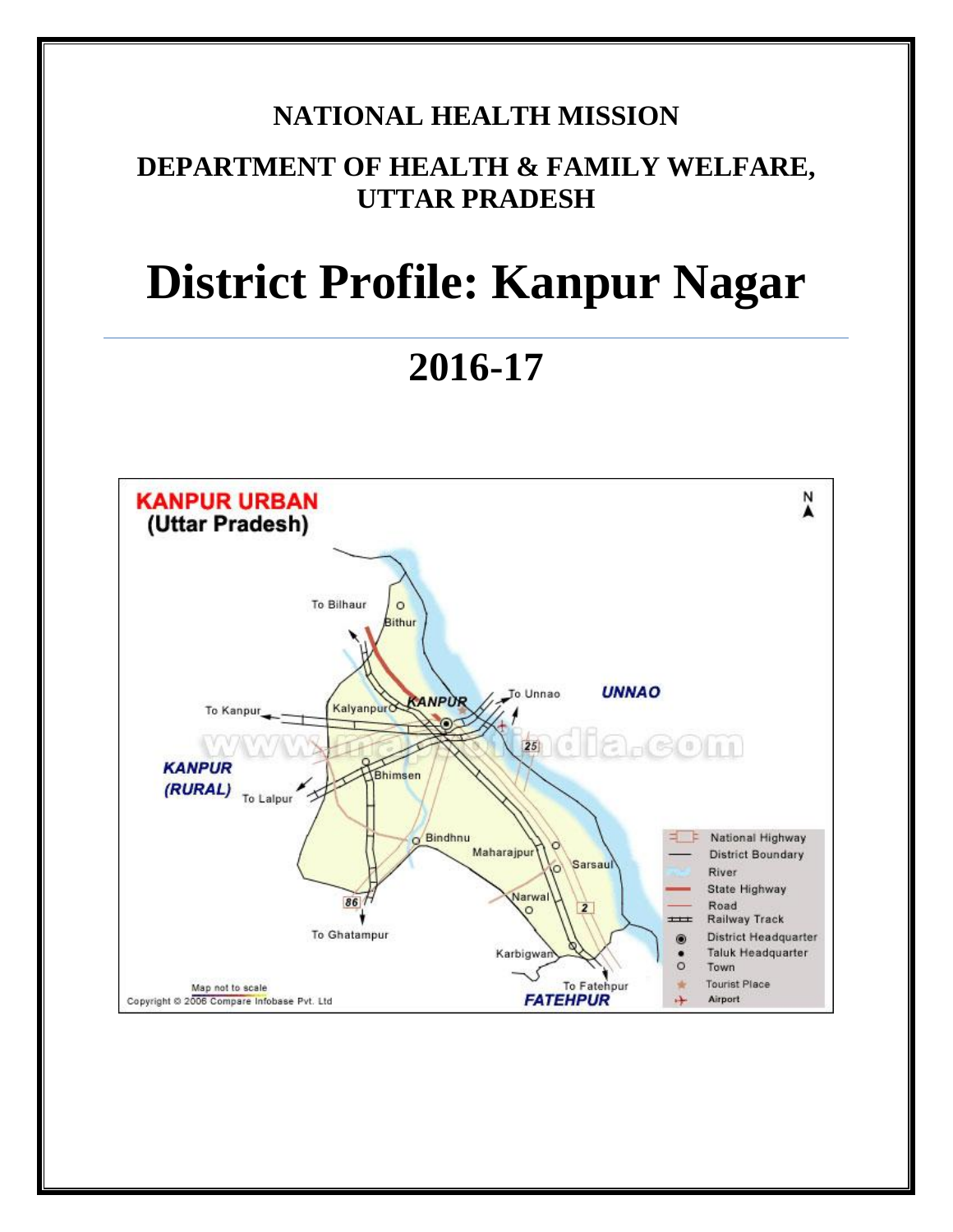## **District Profile:**

|                                                         | <b>Kanpur Nagar</b> | <b>Uttar Pradesh</b> |
|---------------------------------------------------------|---------------------|----------------------|
| Rural Population (In lakhs) (Census 2011)               | 1,565,623           | 1551.11              |
| Number of Districts (RHS 2014)                          |                     | 75                   |
| Number of Sub District (Tehsil/Taluka etc.) Census 2011 | 3                   | 312                  |
| Number of Villages (RHS 2014)                           | 1009                | 106704               |
| Number of District Hospitals (RHS 2014)                 | 4                   | 160                  |
| Number of Community Health Centres (RHS 2014)           | 10                  | 773                  |
| Number of Primary Health Centres (RHS 2014)             | 35                  | 3497                 |
| Number of Sub Centres (RHS 2014)                        | 391                 | 20521                |
|                                                         |                     |                      |

# **Demographic Profile**

| <b>Indicator</b>                                   | <b>Kanpur Nagar</b> | <b>Uttar Pradesh</b> |
|----------------------------------------------------|---------------------|----------------------|
|                                                    |                     |                      |
| Total Population (In Crore) (Census 2011)          | 4,581,268           | 19.96                |
| Decadal Growth (%) (Census 2001)                   | 9.92                | 20.09                |
| Crude Birth Rate (SRS 2014)                        | 17.3                | 27.2                 |
| Crude Death Rate (SRS 2014)                        | 5.6                 | 7.7                  |
| Natural Growth Rate (SRS 2014)                     | 11.9                | 19.5                 |
| Sex Ratio (Census 2011)                            | 862                 | 908                  |
| Child Sex Ratio (Census 2011)                      | 873                 | 899                  |
| Schedule Caste population (In Crore) (Census 2001) |                     | 3.51                 |
| Schedule Tribe population (in crore) (Census 2001) |                     | 0.011                |
| Total Literacy Rate (%) (Census 2011)              | 79.65               | 69.72                |
| Male Literacy Rate (%) (Census 2011)               | 83.62               | 79.24                |
| Female Literacy Rate (%) (Census 2011)             | 75.05               | 59.26                |

# **Status of Health Indicators**

| <b>Indicators</b>            | <b>Kanpur Nagar</b> | $\frac{0}{0}$          | <b>Uttar Pradesh</b> |                    | $\frac{6}{9}$          |
|------------------------------|---------------------|------------------------|----------------------|--------------------|------------------------|
|                              |                     | <b>Decline</b><br>(MH) |                      |                    | <b>Decline</b><br>(MH) |
| <b>Infant Mortality Rate</b> | 36                  |                        | 71<br>$(SRS-2006)$   | 50<br>$(SRS-2014)$ | 29.57%                 |
| Neo-Natal Mortality Rate     | 24                  |                        | 46<br>(SRS 2006)     | 35<br>$(SRS-2014)$ | 23.91%                 |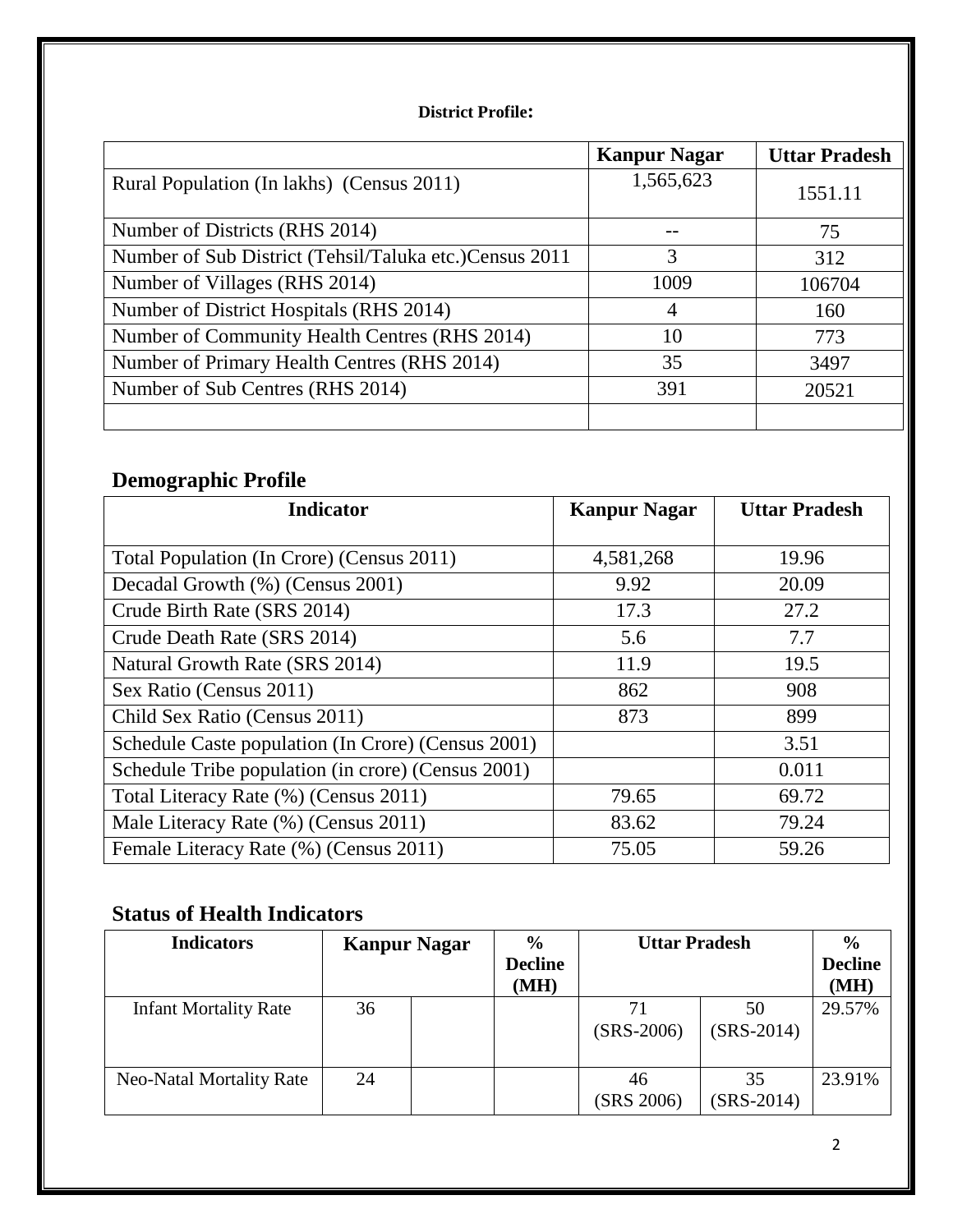| <b>Maternal Mortality Ratio</b>  | 240 | 440          | 285        | 35.22% |
|----------------------------------|-----|--------------|------------|--------|
|                                  |     | (SRS 2004-   | (SRS 2011- |        |
|                                  |     | (06)         | 13)        |        |
| <b>Total Fertility Rate</b>      | 2.1 | 4.2          | 3.1        | 26.19% |
|                                  |     | $(SRS-2006)$ | (SRS 2014) |        |
|                                  |     |              |            |        |
| <b>Under-five Mortality Rate</b> | 62  | 91           | 64         | 29.67  |
|                                  |     | (SRS 2008)   | (SRS 2013) | $\%$   |

# **Progress under Health Systems Strengthening**

| SI.<br>N <sub>0</sub> | <b>Activity</b>               | <b>Status</b>                                                                                                                                                                                                              |  |  |
|-----------------------|-------------------------------|----------------------------------------------------------------------------------------------------------------------------------------------------------------------------------------------------------------------------|--|--|
| $\mathbf{1}$          | 24x7 PHCs                     | Out of 35, only 31 PHCs are functioning on 24x7<br>basis.                                                                                                                                                                  |  |  |
| $\overline{2}$        | Functioning as<br><b>FRUs</b> | Only 11 Facilities(3 DH,  SDH and 8<br>other level CHC and others level) are working as FRUs                                                                                                                               |  |  |
| 3                     | <b>ASHAs</b><br>Selected      | 1633 ASHAs have been engaged<br>$(1196$ have been trained in $1st$ Module, and<br>1633 ASHAs are trained upto $5th$ Module and<br>ASHAs trained in Round-1 &  ASHAs trained in Round-<br>2 of $6^{th}$ & $7^{th}$ Modules) |  |  |
| $\overline{4}$        | Contractual<br>appointments   | Human Resource (HR) has been approved.<br>(Medical Officers (MBBS) - , Specialist , AYUSH<br>Mos/ Physicians , SNs , ANMs , LTs ,<br>Pharmacists , others )                                                                |  |  |
| 5                     | Rogi Kalyan<br>Samiti         | 14 facilities (4 DH, 10 CHCs) have been<br>registered with RKS.                                                                                                                                                            |  |  |
| 6                     | <b>VHSNCs</b>                 | Out of 590 villages, 1009 villages constituted<br>VHSNC <sub>s</sub> .                                                                                                                                                     |  |  |
| $\tau$                | <b>DLVMCs</b>                 | Completion of one DLVMC has been reported.                                                                                                                                                                                 |  |  |
| 8                     | <b>VHNDs</b>                  | 20255,. VHNDs were held during 2015-16.                                                                                                                                                                                    |  |  |
| 9                     | <b>ERS</b>                    |                                                                                                                                                                                                                            |  |  |
| 10                    | <b>MMU</b>                    | An approval of  Mobile Medical Units (MMU) has been<br>given to the District.                                                                                                                                              |  |  |
| 11                    | Ambulance                     | An approval of 40 ambulances has been given to the<br>District.                                                                                                                                                            |  |  |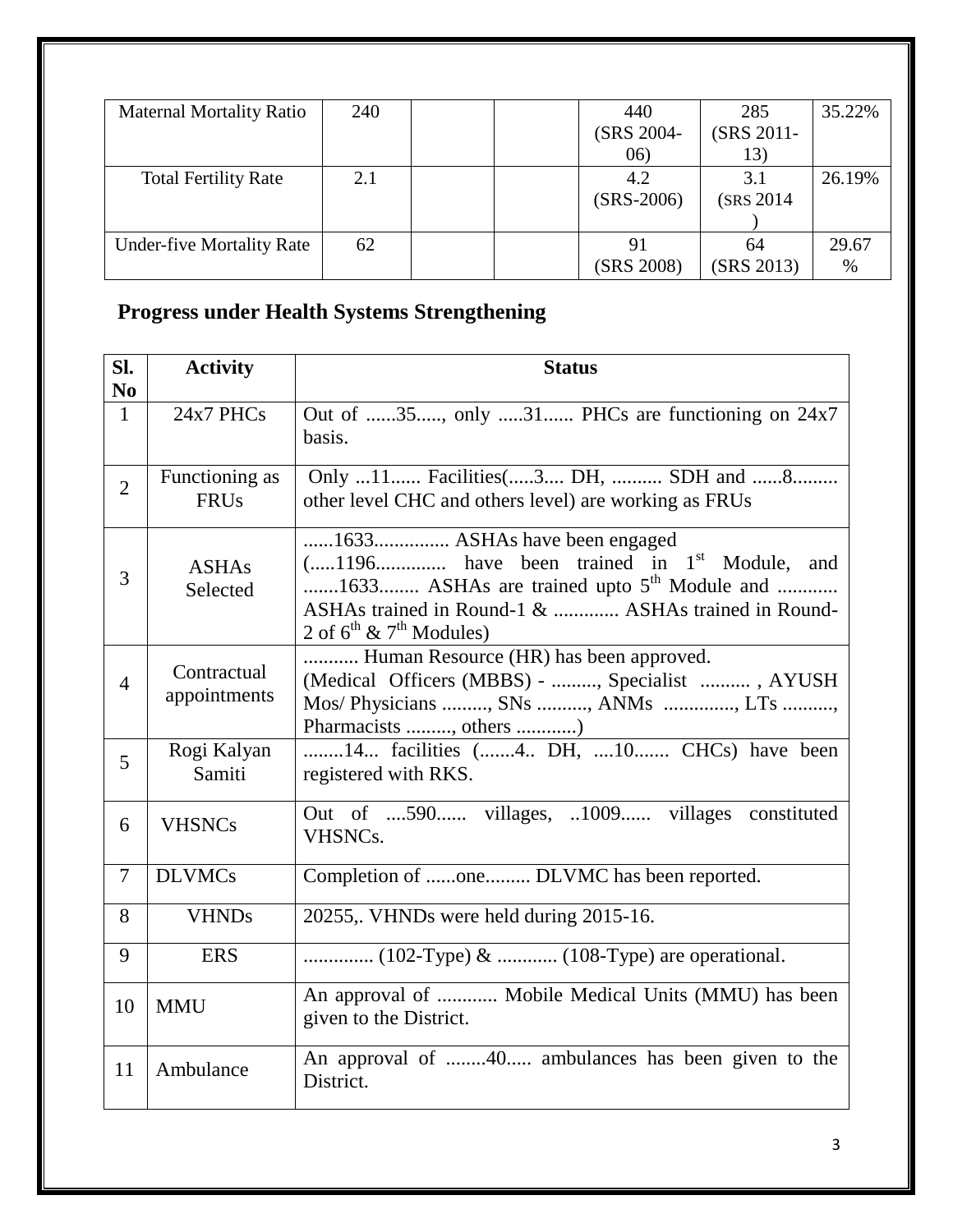|    | Facility       | Renovation/Up gradation<br>New Construction  |                                    |                        |  |                        |  |
|----|----------------|----------------------------------------------|------------------------------------|------------------------|--|------------------------|--|
|    |                |                                              |                                    | Sanctioned   Completed |  | Sanctioned   Completed |  |
| 12 | Infrastructure |                                              |                                    |                        |  |                        |  |
|    | Strengthening  |                                              |                                    |                        |  |                        |  |
|    |                |                                              |                                    |                        |  |                        |  |
|    |                |                                              |                                    |                        |  |                        |  |
|    | New Born Care  |                                              | Sick New Born Care unit (SNCU)     |                        |  | 3                      |  |
| 13 | Units          |                                              | New Born Stabilization Unit (NBSU) |                        |  |                        |  |
|    | established    |                                              | New Born Care Corner (NBCC)        |                        |  | 14                     |  |
|    |                | <b>Nutrition Rehabilitation Center (NRC)</b> |                                    |                        |  |                        |  |

# **Physical Progress of Institutional Deliveries and JSY**

| Year    | <b>Institutional Deliveries</b> | <b>JSY</b> beneficiaries |
|---------|---------------------------------|--------------------------|
| 2012-13 | 64481                           | 36392                    |
| 2013-14 | 73339                           | 33888                    |
| 2014-15 | 61961                           | 33881                    |
| 2015-16 | 92128                           | 34897                    |
| 2016-17 | 38675                           | 12828 (up to Aug 2016)   |

## **1. Funds Released under NRHM** (in crores)

| Year         | <b>Allocation</b> | Release*<br>$(Op.+Fund\, Reed.)$ | <b>Expenditure</b> |
|--------------|-------------------|----------------------------------|--------------------|
| 2012-13      | 42.22             | 40.34                            | 22.65              |
| 2013-14      | 29.41             | 42.23                            | 29.25              |
| 2014-15      | 37.78             | 48.24                            | 32.74              |
| 2015-16      | 37.78             | 58.21                            | 36.72              |
| <b>Total</b> | 151.19            | 189.02                           | 121.36             |

\*Release figures for the F.Y. 2015-16 are updated on 31.03.2016 and provisional.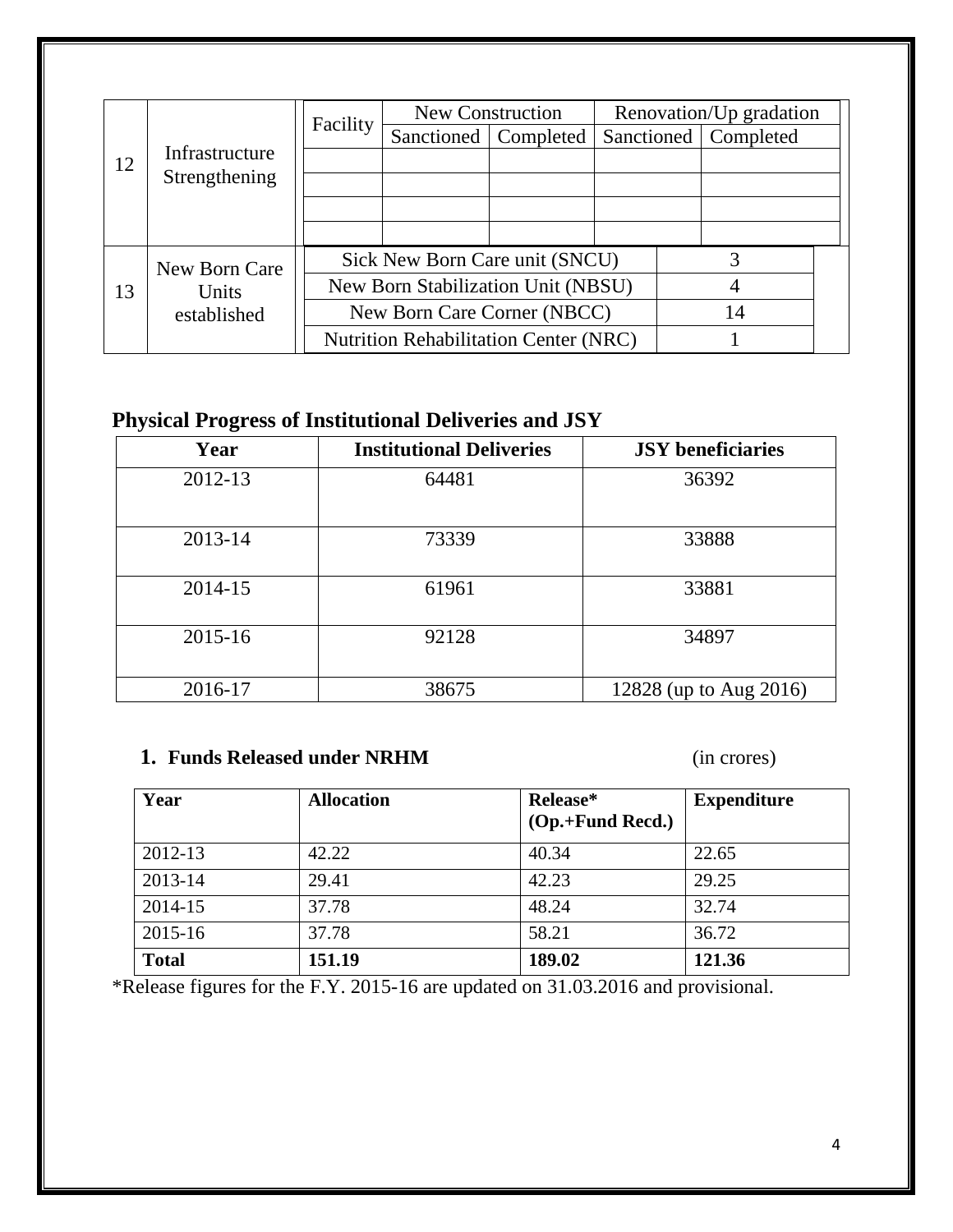#### **NUHM**

## **A. Demographic Profile (As per Census 2011):**

|                | Total Population (In lakhs)                                                                  | 4581268   |
|----------------|----------------------------------------------------------------------------------------------|-----------|
| 2              | Urban Population (In lakhs)                                                                  | 3,015,645 |
| 3              | Urban Population as percentage of total population                                           | 65.83%    |
| $\overline{4}$ | Urban slum population (in lakhs)                                                             | $16$ Lac  |
| 5              | Slum population as percentage of urban population                                            |           |
| 6              | Number of Metro cities                                                                       |           |
| 7              | Number of Million + cities $(> 10$ lakh population)                                          |           |
| 8              | Number of cities with 1 to 10 lakh population                                                |           |
| 9              | Number of towns with less than 1 lakh but more than 50<br>thousand population                |           |
| 10             | Number of State HQs/District HQs which have population<br>between 50 thousand to 30 thousand |           |
| 11             | Total Eligible cities $(6+7+8+9+10)$                                                         |           |
| 12             | Total cities covered under NUHM till 2015-16                                                 |           |

## **B. Coverage:**

## **Status of NUHM in the District .............................**

**(Position as on 31st December, 2015)**

| Sl. No. | <b>Activities</b>                     | <b>Approved</b>   | <b>Progress</b> |
|---------|---------------------------------------|-------------------|-----------------|
| 1.      |                                       |                   |                 |
|         | <b>Planning &amp; Mapping</b>         |                   |                 |
| 2.      | <b>Human Resource</b>                 | <b>Sanctioned</b> | $In - position$ |
|         | <b>Medical Officers</b>               | 75                | 66              |
|         | <b>Staff Nurses</b>                   | 64                | 64              |
|         | <b>Auxiliary Nurse Midwife (ANMs)</b> | 252               | 250             |
|         | Lab Technicians                       | 43                | 41              |
|         | Pharmacists                           | 43                | 41              |
|         | <b>ASHA</b>                           | 325               | 299             |
|         | Mahila Arogya Samiti (MAS)            |                   |                 |
|         | <b>State Program Management Unit</b>  |                   |                 |
|         | District Program Management Unit      |                   |                 |
| 3.      | <b>Infrastructure</b>                 |                   |                 |
|         | <b>U-PHCs</b>                         | 43                | 43              |
|         | Strengthening of U-PHCs               |                   |                 |
|         | New U-PHCs                            |                   |                 |
|         | <b>U-CHCs</b>                         |                   |                 |
|         | Strengthening of U-CHCs               |                   |                 |